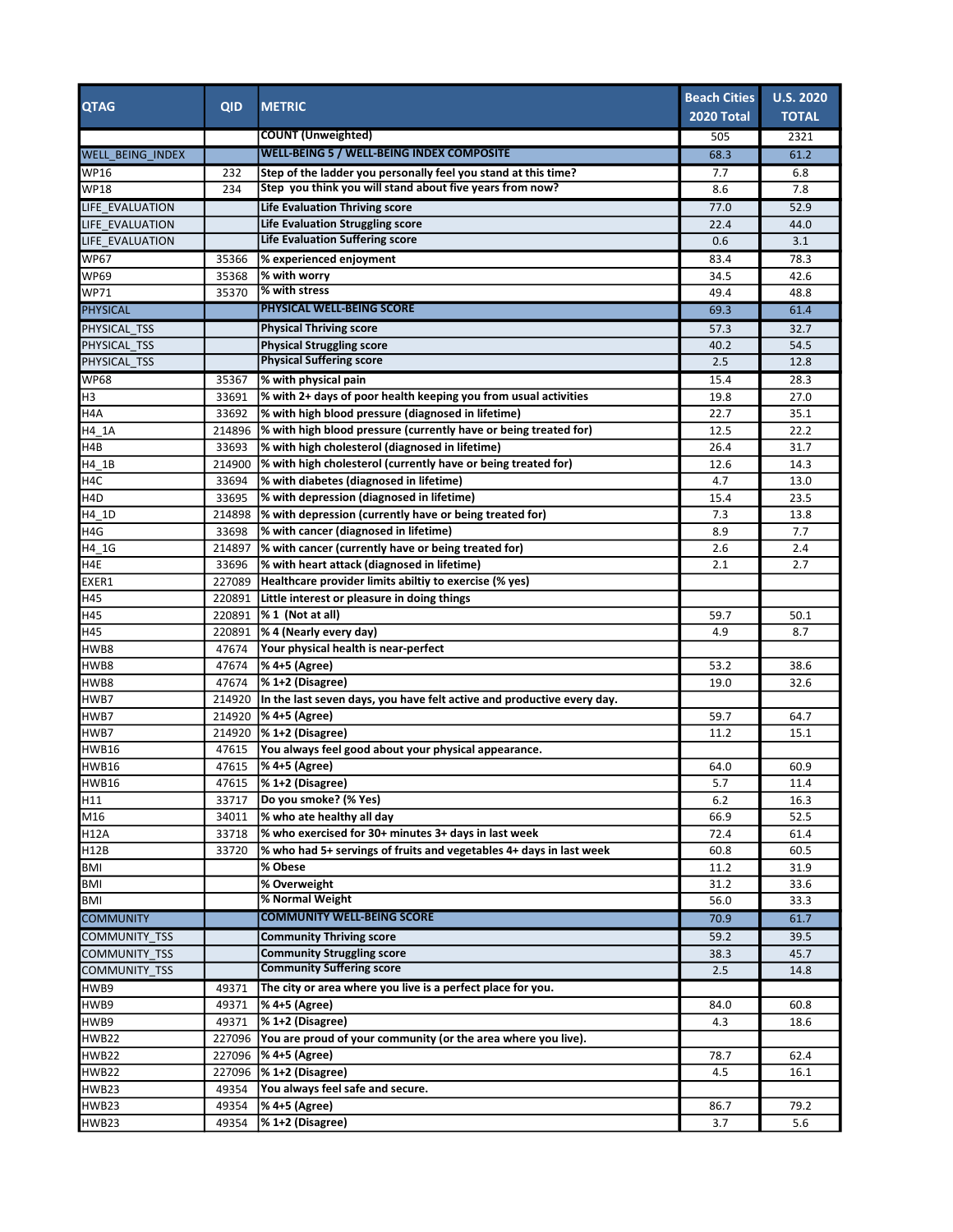| <b>QTAG</b>          | <b>QID</b> | <b>METRIC</b>                                                                                                   | <b>Beach Cities</b><br>2020 Total | <b>U.S. 2020</b><br><b>TOTAL</b> |
|----------------------|------------|-----------------------------------------------------------------------------------------------------------------|-----------------------------------|----------------------------------|
| <b>HWB10</b>         | 214921     | In the last 12 months, you have received recognition for helping to improve the<br>city or area where you live. |                                   |                                  |
| <b>HWB10</b>         | 214921     | % 4+5 (Agree)                                                                                                   | 17.6                              | 18.8                             |
| <b>HWB10</b>         | 214921     | % 1+2 (Disagree)                                                                                                | 64.1                              | 64.1                             |
| <b>WP83</b>          | 293        | % Satisfied with the city or area where you live                                                                |                                   |                                  |
| <b>FINANCIAL</b>     |            | <b>FINANCIAL WELL-BEING SCORE</b>                                                                               | 76.1                              | 64.1                             |
| <b>FINANCIAL TSS</b> |            | <b>Financial Thriving score</b>                                                                                 | 71.9                              | 50.3                             |
| <b>FINANCIAL TSS</b> |            | <b>Financial Struggling score</b>                                                                               | 20.9                              | 29.4                             |
| <b>FINANCIAL TSS</b> |            | <b>Financial Suffering score</b>                                                                                | 7.2                               | 20.2                             |
| <b>WP40</b>          | 35358      | Not enough money to buy food (% Yes)                                                                            | 2.7                               | 17.4                             |
| M1                   | 35359      | Not enough money for healthcare (%Yes)                                                                          |                                   |                                  |
| HWB5                 | 49514      | You have enough money to do everything you want to do.                                                          |                                   |                                  |
| HWB5                 | 49514      | % 4+5 (Agree)                                                                                                   | 61.5                              | 38.5                             |
| HWB5                 | 49514      | % 1+2 (Disagree)                                                                                                | 16.6                              | 40.0                             |
| HWB6                 | 49502      | In the last seven days, you have worried about money.                                                           |                                   |                                  |
| HWB6                 | 49502      | % 4+5 (Agree)                                                                                                   | 26.4                              | 35.5                             |
| HWB6                 | 49502      | % 1+2 (Disagree)                                                                                                | 59.0                              | 48.6                             |
|                      |            | Compared to the people you spend time with, you are satisfied with your                                         |                                   |                                  |
| HWB17                | 49503      | standard of living.                                                                                             |                                   |                                  |
| <b>HWB17</b>         | 49503      | % 4+5 (Agree)                                                                                                   | 79.2                              | 60.8                             |
| <b>HWB17</b>         | 49503      | % 1+2 (Disagree)                                                                                                | 7.2                               | 13.7                             |
| <b>SOCIAL</b>        |            | <b>SOCIAL WELL-BEING SCORE</b>                                                                                  | 64.7                              | 59.1                             |
| <b>SOCIAL TSS</b>    |            | <b>Social Thriving score</b>                                                                                    | 47.5                              | 35.1                             |
| <b>SOCIAL TSS</b>    |            | <b>Social Struggling score</b>                                                                                  | 41.2                              | 47.7                             |
| SOCIAL TSS           |            | <b>Social Suffering score</b>                                                                                   | 11.3                              | 17.2                             |
|                      |            | Your relationship with your spouse, partner, or closest friend is stronger than                                 |                                   |                                  |
| <b>HWB14</b>         | 48275      | ever.                                                                                                           |                                   |                                  |
| HWB14                | 48275      | % 4+5 (Agree)                                                                                                   | 66.0                              | 64.7                             |
| <b>HWB14</b>         | 48275      | % 1+2 (Disagree)                                                                                                | 12.7                              | 17.6                             |
| HWB4                 | 214919     | Your friends and family give you positive energy every day.                                                     |                                   |                                  |
| HWB4                 | 214919     | % 4+5 (Agree)                                                                                                   | 76.6                              | 72.5                             |
| HWB4                 | 214919     | % 1+2 (Disagree)                                                                                                | 6.4                               | 10.6                             |
| <b>HWB15</b>         | 48271      | You always make time for regular trips or vacations with friends and family.                                    |                                   |                                  |
| <b>HWB15</b>         | 48271      | % 4+5 (Agree)                                                                                                   | 55.3                              | 36.6                             |
| <b>HWB15</b>         | 48271      | % 1+2 (Disagree)                                                                                                | 25.9                              | 40.7                             |
| HWB3                 | 56063      | Someone in your life always encourages you to be healthy.                                                       |                                   |                                  |
| HWB3                 | 56063      | % 4+5 (Agree)                                                                                                   | 72.9                              | 69.5                             |
| HWB3                 | 56063      | $\sqrt{81+2}$ (Disagree)                                                                                        | b.Z                               | 12.1                             |
| <b>PURPOSE</b>       |            | <b>PURPOSE WELL-BEING SCORE</b>                                                                                 | 61.0                              | 58.6                             |
| <b>PURPOSE TSS</b>   |            | <b>Purpose Thriving score</b>                                                                                   | 36.6                              | 32.4                             |
| <b>PURPOSE TSS</b>   |            | <b>Purpose Struggling score</b>                                                                                 | 54.1                              | 52.0                             |
| <b>PURPOSE TSS</b>   |            | <b>Purpose Suffering score</b>                                                                                  | 9.3                               | 15.6                             |
| <b>HWB19</b>         | 55827      | There is a leader in your life who makes you enthusiastic about the future.                                     |                                   |                                  |
| <b>HWB19</b>         | 55827      | % 4+5 (Agree)                                                                                                   | 52.6                              | 59.2                             |
| HWB19                | 55827      | % 1+2 (Disagree)                                                                                                | 31.8                              | 23.6                             |
| HWB1                 | 214917     | You like what you do every day.                                                                                 |                                   |                                  |
| HWB1                 | 214917     | % 4+5 (Agree)                                                                                                   | 65.2                              | 53.7                             |
| HWB1                 | 214917     | % 1+2 (Disagree)                                                                                                | 6.4                               | 12.9                             |
| <b>HWB20</b>         | 48083      | In the past 12 months, you have reached most of your goals.                                                     |                                   |                                  |
| <b>HWB20</b>         | 48083      | % 4+5 (Agree)                                                                                                   | 46.8                              | 48.7                             |
| <b>HWB20</b>         | 48083      | % 1+2 (Disagree)                                                                                                | 18.1                              | 18.4                             |
| <b>HWB11</b>         | 220890     | You get to use your strengths to do what you do best every day.                                                 |                                   |                                  |
| <b>HWB11</b>         | 220890     | % 4+5 (Agree)                                                                                                   | 82.3                              | 66.7                             |
| <b>HWB11</b>         | 220890     | $\frac{1}{6}$ 1+2 (Disagree)                                                                                    | 5.8                               | 14.2                             |
| HWB2                 | 47775      | You learn or do something interesting every day.                                                                |                                   |                                  |
| HWB2                 | 47775      | % 4+5 (Agree)                                                                                                   | 60.1                              | 64.0                             |
| HWB2                 | 47775      | $\frac{1}{2}$ (Disagree)                                                                                        | 10.8                              | 13.2                             |
|                      |            |                                                                                                                 |                                   |                                  |